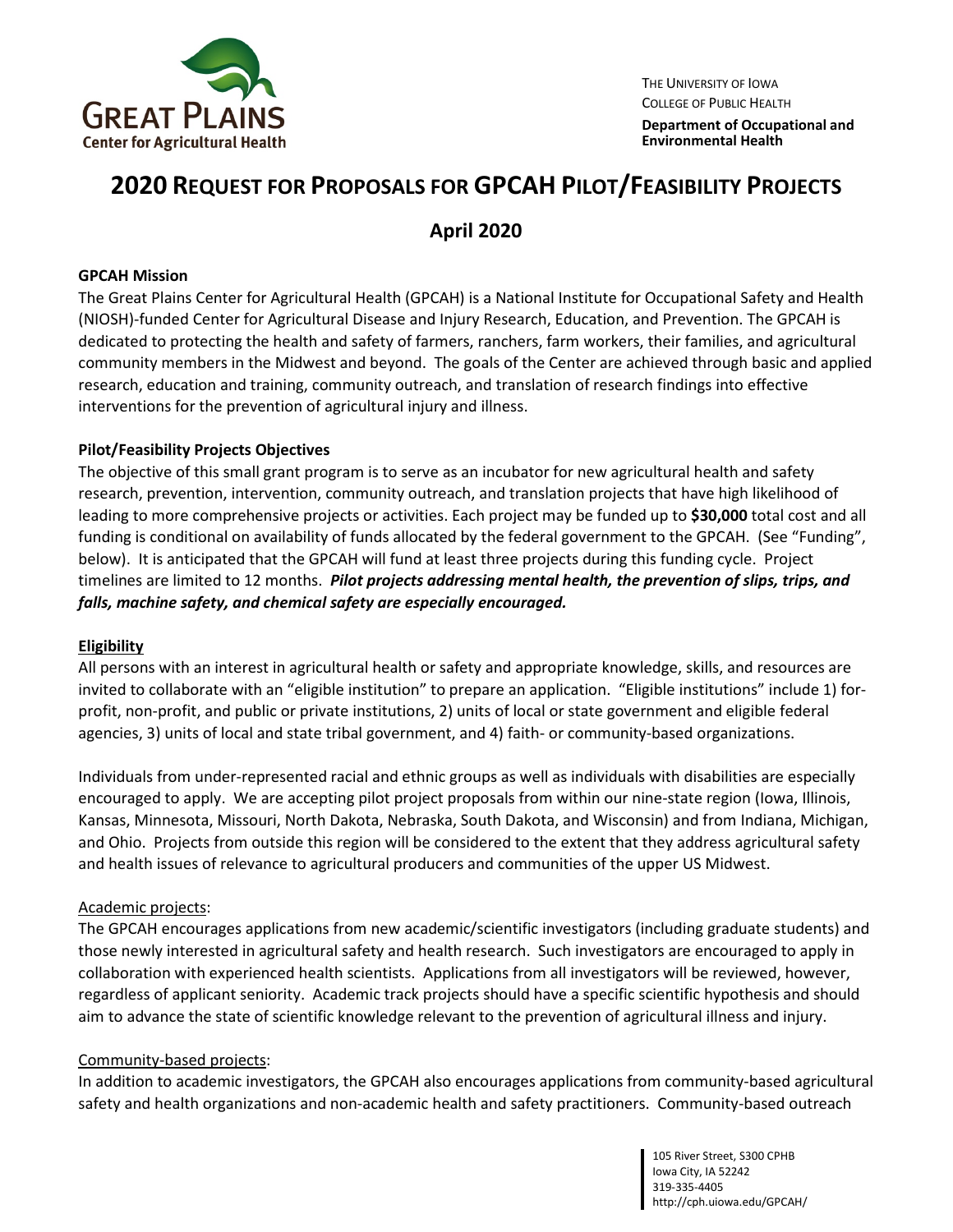and translation projects should have an emphasis on the *practical application* of agricultural health and safety knowledge among agricultural producers for the purpose of preventing agricultural illness and injury. The purpose of these grants is to develop and test new and innovative outreach and educational methods as well as to simultaneously enhance organizational capacity to address agricultural safety and health needs.

Applications for Community-based outreach and translation projects likely to be funded are those that will result in (1) improved health and/or safety practices or (2) enhanced service delivery by the applicant organization. We will *not* review applications requesting funds for general operating expenses.

When requested, we will make efforts to link partnering community-based organizations with an appropriate academic specialist in agricultural health or safety to promote collaboration between research institutions and community organizations and to assist in the development of a successful proposal application.

## **Funding**

## **Availability of funds for these proposals is conditional on funding of the GPCAH by NIOSH, a federal research institute (we anticipate receipt of such funds but are unable at this time to guarantee their availability).**

Funding for pilot projects is available for the usual categories of NIH grant direct costs including personnel salary and fringe, supplies, equipment, data analysis activities, office expenses, and travel necessary for project completion (travel does not include attendance to trade, technical, or professional association meetings). **The maximum permitted budget for a project is \$30,000.** 

Investigators affiliated with the University of Iowa should not include indirect costs in their budgets. Investigators affiliated with institutions other than the University of Iowa are permitted to include indirect costs in their budgets. However, investigators should carefully consider the impact of indirect costs on the scope of work proposed, and may wish to discuss with their institution officials the indirect cost rate that will be applied.

All requested expenses must be fully justified and tied directly to the project. Additional information and justification should be provided within the budget justification for select items of cost, including:

- Equipment in excess of \$5,000 must be project-specific, fully justified, directly allocable to the project, and necessary for completion of aims
- Technological/IT equipment (i.e. laptops, IPADS, Fitbits, etc.) must be project-specific, fully justified, directly allocable to the project, and necessary for completion of aims
- Software or software licenses must be project-specific and necessary for completion of aims
- Research-related food/meals must be directly related to completion of aims; food for meetings/conferences is not allowable.

## **Review Process**

Pilot project grant applications will be evaluated by a review panel of experts both internal and external to the GPCAH. Reviewers follow procedures similar to those used by federal scientific review panels (see [http://grants.nih.gov/grants/guide/notice-files/not-od-09-024.html\)](http://grants.nih.gov/grants/guide/notice-files/not-od-09-024.html) and will consider priorities expressed in the "Priorities" section of CDC NIOSH PAR-11-022 [\(http://grants.nih.gov/grants/guide/pa-files/PAR-11-022.html\)](http://grants.nih.gov/grants/guide/pa-files/PAR-11-022.html). A written critique will be provided to the PIs of all pilot grant applications deemed responsive to the pilot grant program, regardless of funding decision.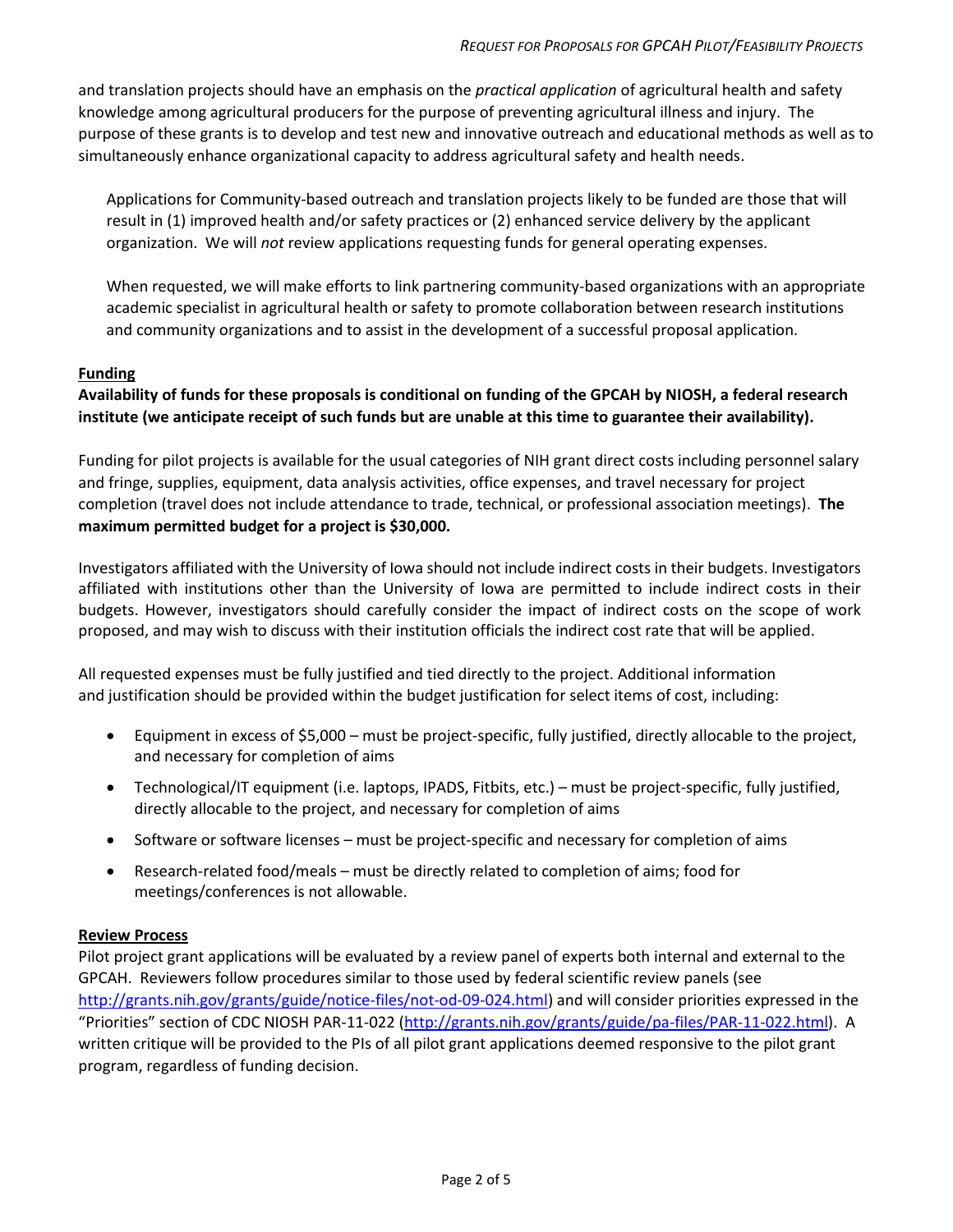Review criteria for both academic and community organizations available at [https://gpcah.public](https://gpcah.public-health.uiowa.edu/gpcah-pilot-grant-program/)[health.uiowa.edu/gpcah-pilot-grant-program/](https://gpcah.public-health.uiowa.edu/gpcah-pilot-grant-program/)

## **Awards**

Proposal reviews will be completed and applicants will be notified of funding status approximately 60 days following the due date for proposals.

Each award will be for a maximum duration of 12 months. Funds (if allocated by NIOSH to the GPCAH) will become available *October 1, 2020*. The work scope of funded projects must be completed and all expenses incurred by *September 30, 2021*.

## **The release of funds to applicant organizations is contingent upon compliance with federal regulations**.

Investigators conducting research involving *humans and/or animal subjects* are encouraged to initiate any applicable human subjects (IRB) or animal care review approval or certification processes as soon as possible. If you have questions regarding whether or not your project requires IRB approval, please contact H. Russ Foushee, Center Coordinator [\(herman-foushee@uiowa.edu,](mailto:herman-foushee@uiowa.edu) 319-335-4405).

## **Reporting Requirements**

The principal investigator of each funded project is required to provide the following reports:

- Mid-project brief written progress report
- Project-end brief written progress report
- Impact survey in years 2-5 following completion of a project, the principal investigator will be asked to respond to a brief survey to evaluate the ongoing impact of the funded project. The survey will ask about (1) long-term outcomes, (2) presentations and publications resulting from the project, (3) professional collaborations established as a result of GPCAH support, and (4) additional grants and contracts resulting from the project (i.e., that project results led to or supported an application for funding).

Publications, journal articles, presentations, and similar works relating to GPCAH-supported community partnering projects are required to include the following statement: *"This [*publication, journal article, presentation, etc.*] was supported, in part, by grant number U54 OH007548-15 from CDC-NIOSH. Its contents are solely the responsibility of the authors and do not necessarily represent the views of the CDC, NIOSH, or the Great Plains Center for Agricultural Health."*

## **Additional Assistance**

Applicants are encouraged to contact H. Russ Foushee, Center Coordinator [\(herman-foushee@uiowa.edu,](mailto:herman-foushee@uiowa.edu) 319- 335-4405) or Nate Fethke, Center Deputy Director, [\(nathan-fethke@uiowa.edu,](mailto:fred-gerr@uiowa.edu) 319-467-4563) with questions.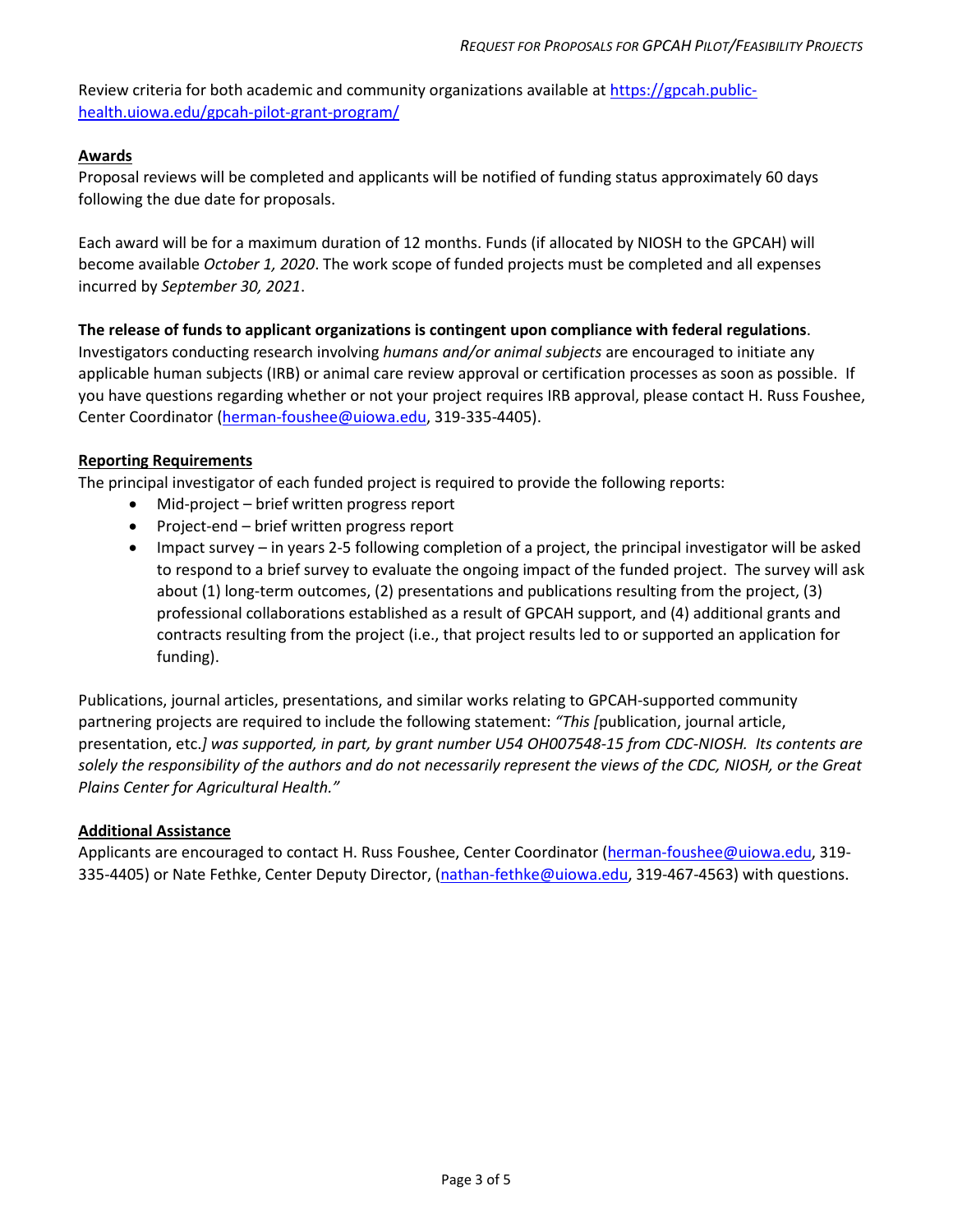# **Application Format and Content**

Proposals should include the following sections:

|    | <b>Required Sections:</b>                                                                                                                                                                                                                                                                                                                                                                                                   | <b>Page Limit</b>    |
|----|-----------------------------------------------------------------------------------------------------------------------------------------------------------------------------------------------------------------------------------------------------------------------------------------------------------------------------------------------------------------------------------------------------------------------------|----------------------|
| 1) | <b>Cover letter</b>                                                                                                                                                                                                                                                                                                                                                                                                         | 1                    |
|    | Include project title                                                                                                                                                                                                                                                                                                                                                                                                       |                      |
|    | Signed by an appropriate official and written on organization letterhead                                                                                                                                                                                                                                                                                                                                                    |                      |
|    | Please include 1-2 sentences about the project's potential impact                                                                                                                                                                                                                                                                                                                                                           |                      |
| 2) | Front page                                                                                                                                                                                                                                                                                                                                                                                                                  | $\mathbf{1}$         |
|    | Date, title, investigator/organization name(s), affiliation, and project summary or                                                                                                                                                                                                                                                                                                                                         |                      |
|    | abstract (150 word limit)                                                                                                                                                                                                                                                                                                                                                                                                   |                      |
|    | By submitting this proposal, you agree to the following (which must appear on the                                                                                                                                                                                                                                                                                                                                           |                      |
|    | front page of your application):                                                                                                                                                                                                                                                                                                                                                                                            |                      |
|    | This pilot grant application is not currently under review by any other grant<br>administering program. If I submit this pilot grant application (or an application with<br>similar aims) to another funder while it is under review by GPCAH, I will notify GPCAH.<br>I understand that failure to comply with this policy is grounds for rejection of the<br>application and withdrawal of any funds that may be awarded. |                      |
| 3) | Research plan (academic track) or Program plan (community based outreach track)                                                                                                                                                                                                                                                                                                                                             | 5 (total for plan)   |
|    | Specific aims<br>A)                                                                                                                                                                                                                                                                                                                                                                                                         |                      |
|    | Background and significance to agricultural safety and health<br>B)                                                                                                                                                                                                                                                                                                                                                         |                      |
|    | Preliminary studies or community-based projects<br>C)                                                                                                                                                                                                                                                                                                                                                                       |                      |
|    | Methods or approach and anticipated benefits to agricultural health<br>D)                                                                                                                                                                                                                                                                                                                                                   |                      |
|    | Evaluation plan<br>E)                                                                                                                                                                                                                                                                                                                                                                                                       |                      |
| 4) | Potential for future funding and plans for dissemination of results                                                                                                                                                                                                                                                                                                                                                         | $\mathbf{1}$         |
| 5) | References                                                                                                                                                                                                                                                                                                                                                                                                                  | No page limit        |
| 6) | <b>Budget and budget justification</b>                                                                                                                                                                                                                                                                                                                                                                                      | 2                    |
|    |                                                                                                                                                                                                                                                                                                                                                                                                                             |                      |
| 7) | <b>Timeline and milestones</b>                                                                                                                                                                                                                                                                                                                                                                                              | $\mathbf{1}$         |
| 8) | Biographical sketch (academic track) or CV/Resume (community based outreach track)<br>Academic track applicants should use PHS 398 formatting<br>Graduate student PIs must include a letter of support from a faculty member                                                                                                                                                                                                | 2 (per Investigator) |
| 9) | <b>Letters of Support</b>                                                                                                                                                                                                                                                                                                                                                                                                   | No page limit        |
|    | Collaborative relationships must include a letter from the collaborator affirming<br>his/her willingness to collaborate on the project                                                                                                                                                                                                                                                                                      |                      |
|    | 10) Appendices                                                                                                                                                                                                                                                                                                                                                                                                              | No page limit        |
|    | Items may include: surveys/questionnaires, background information on web tools or<br>smartphone apps, training materials, maps, etc.                                                                                                                                                                                                                                                                                        |                      |
|    | 11) Assurance Form                                                                                                                                                                                                                                                                                                                                                                                                          | 1                    |